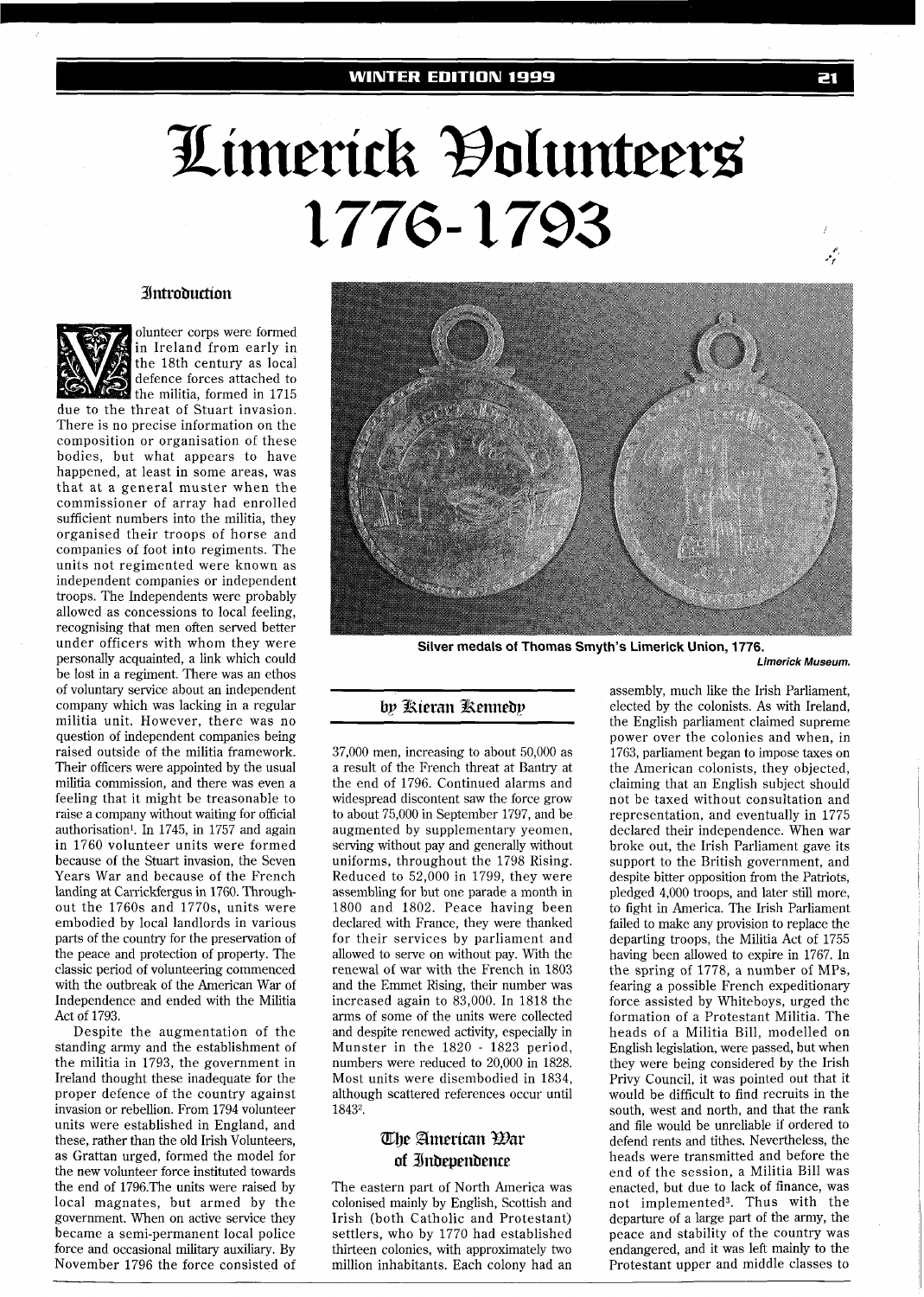THE OLD LIMERICK JOURNAL

take responsibility for the formation of a Volunteer force for the defence of the country<sup>4</sup>. There was sympathy among the upper classes for the American cause, they themselves having to pay heavy taxes to Britain and suffering slackness in trade due to a recent a recent embargo on exports. In addition, many of the Irish Protestants had fellow countrymen, and even relatives, fighting on both sides in the conflict in America. For example, the American general, Richard Montgomery, killed before Quebec in the advance on Canada early in the war, was an Irishman closely related to two Ulster MPS. More fortunate was James McHenry, a Ballymena man educated in Dublin, who, after being Washington's secretary, became Secretary of War. He was one of four Irishmen who sat in the constitutional convention, and it may be added that two of the signatories of the declaration of independence were born in Ireland. Irishmen were also to be found in the loyalist ranks. Almost a quarter of the loyalist claimants for compensation who stated their country of origin were Irish, and amongst the American corps in the service of the crown, two were specifically Irish units5, the Loyal Irish Volunteers, a company formed at the close of 1775 by the Irish merchants of Boston, and the Volunteers of Ireland, a provincial corps raised in 1776 by Lord Rowdan.

## Limerick

With the depletion of the garrison, the principal citizens feared that local crime and disorder would increase, as, along with its other duties, the garrison had at times to suppress riots, escort prisoners and help to collect tithes and revenues. Thomas Smyth, who was twice Mayor of Limerick, formed an association composed of the principal citizens, which he called the Limerick Union. Smyth came from one of the leading political families in the city, whose members were 'found amongst the most active supporters of every measure which had for its object the advancement of trade, and the improvement of the town'<sup>6</sup>. His father, Charles, was mayor in 1714 and represented the city in Parliament for 45 years. Thomas was first elected mayor in 1764 'and he soon became a peculiar favourite with the people. He was urbane, generous, and public spirited, and was fond of encouraging those spectacles and festivities which had a tendency to produce harmony among the citizens and serve the interests of trade'7.

On the retirement of his father in 1776, he was chosen as one of the two MPS for the city, and 'was elected Mayor (a second time) the same year, and also nominated chamberlain; and from that period the chief direction of the Corporation has continued in his family. He soon evinced considerable ability for the task, by the economy with which he managed the public money. The debts of the Corporation were punctually discharged, and their bonds which had fallen sixty per cent.



**Flag of Limerick Volunteers, 1778.** 

soon rose to par. He reduced the Mayor's salary from eight or nine hundred pounds a year to three hundred and sixty-five, and from the savings occasioned by this and other retrenchments, he commenced the re-building of the Exchange during his mayoralty. Mr. Smyth closed his year of office with a Jubilee in honour of the Prince of Wales's birth-day, which lasted a week, brought a great concourse of strangers to the city, and gave a considerable stimulus to trade which was then at the lowest ebb. The festivities consisted of fancy balls, operas, a Venetian breakfast, a regatta, boat races, &c. and concluded with riding the franchises in a style of peculiar splendour. All ladies and gentlemen were required upon these occasions to appear in Irish manufacture'<sup>8</sup>.

The Limerick Union under Thomas Smyth 'consisted of a troop of horse and a company of foot, dressed in blue faced with buff and wearing a medal inscribed *"Amicta Juncta".* They were found extremely servicable to the magistrates on various occasions, and when the army marched out of Limerick in February 1776, the Union performed the duty of the main-guard'<sup>9</sup>.

But it was not until the threat of invasion by the French, who had allied with the Americans in 1778, became a real

possibility that the Volunteer movement began to take on a national momentum. In March 1778 the first Belfast company was formed, and by June there was a Lisburn company and three corps in Derry. Units began to spring up in towns and villages all over the country. Some were formed by neighbours binding themselves together or by landlords enlisting their tenantry. The Volunteers were officered by the ascendancy, and most of the rank and file were Protestant. The Volunteers elected their generals at provincial reviews, and the Earl of Charlemont was elected commander-in-chief<sup>10</sup>.

**Limerick Museum.** 

The first corps of Volunteers in Limerick City was formed on 1 July 1778 by Thomas Smyth, when the Limerick Union and the Friendly Knot, of which his brother, John Prendergast Smyth, was president, united under the name of the Loyal Limerick Volunteers and elected their officers and chose for their uniform, scarlet faced with white. On 1 August the corps, consisting of several companies, appeared in their new uniforms and marched fully armed and accoutred to Charlotte Quay, where they fired three vollies in honour of the accession of the House of Hanover to the British throne<sup>11</sup>. Another corps, called the Limerick Independents, was formed some time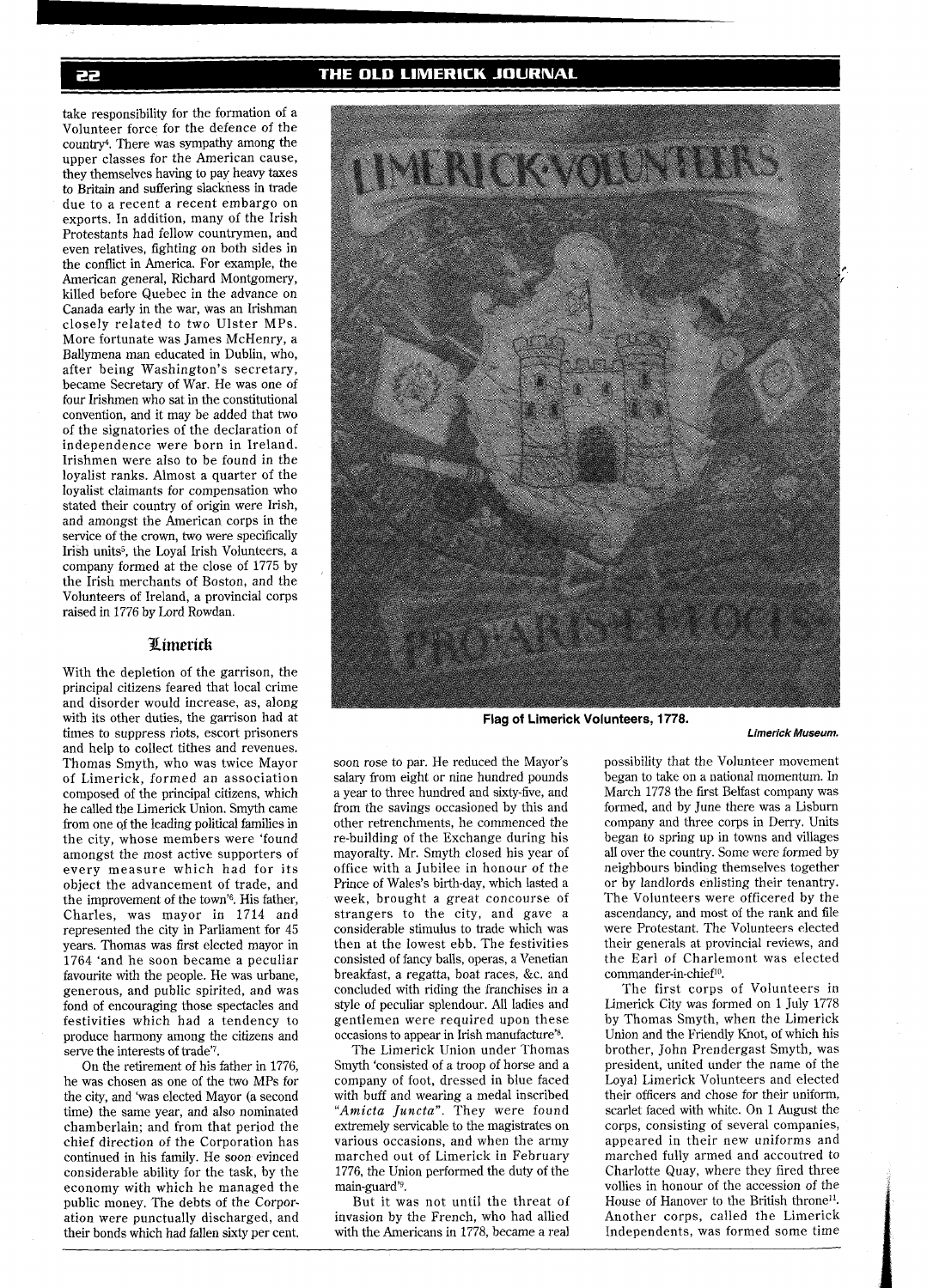afterwards by John Prendergast Smyth. Similar associations sprang up in every part of the county and in a short time the county and city had raised 18 corps of horse and foot<sup>12</sup>.

## **Ulmiforms**

To support native industry, Volunteer members were obliged to parade in uniform of Irish manufacture. The majority of the Limerick units, horse and foot alike, wore red coats. The Limerick Independents wore scarlet lined with green, with silver lace and other silver appendagesl3. Some, if not all, of the artillery units wore blue, most likely because this was the colour worn by the Royal Irish Artillery, which was a regular corps14. Infantry and artillery wore the bicorn or tricorn hat, but the cavalry, such as the County Limerick Horse, wore a metal helmet 'crested with a feather or horse hair plume.' The badge of each corps was the metal belt plate, often oval in shape, on which was engraved the name of the corps. An important item of rank for officers was the gorget, worn at the base of the collar. These were usually of gold or silver and were engraved in the same manner as the belt plate<sup>15</sup>.

Another important piece of insignia was the flag - colours for infantry, standards and guidons for the cavalry. These beautiful and decorative items would have been made with great care by the officers' ladies<sup>16</sup>. We are fortunate that some have survived the ravages of time and hang in various churches where they were laid up over two hundred years ago. Others are on display in museums and country houses. The flag of Limerick Volunteers had, on the obverse, the castle of Limerick city arms on a shield, surrounded by shafted weapons, drums and flags, a grenade, the cup of liberty and a cannon, all in a wreath of shamrock, a scroll above inscribed 'Limerick Volunteers' and a scroll below inscribed *'Pro Aris et Focis'*  (For Faith and Home). The reverse has at the centre the Irish harp crowned, surrounded by shafted weapons, flags, drums and a cannon, all in a wreath of shamrock, with scrolls as on the obverse<sup>17</sup>.

Another flag which survives is the guidon of the Royal Glin Hussars, which can be seen at Glin Castle, Co. Limerick. Of green cloth, it has on the obverse a mounted Volunteer in the uniform, not of a Hussar, but of a typical Light Dragoon, wearing a helmet with a crest, scarlet coat and black boots, all in a spray of shamrocks, with scrolls above and below inscribed 'Royal Glin Hussars' and *'Pro Patria Mori'* (To Die for the Homeland). The reverse has the Irish harp crowned on a shield in a spray of shamrocks, with scrolls above and below inscribed 'Prosperity to Great Britain and Ireland'18.

# Reviews and Parades

In 1779, there were two grand reviews at Lough Gur. On 17 August 1780, a meeting was held at the Tholsel, chaired by John



## **Guidon of Royal Glin Hussars, 1778.**

Thomas Waller, at which a review of all the corps which had been formed up to then was planned. This was held at Loughmore, near Mungret, on 10 October 1780, when, surrounded by thousands of admirers, the following corps were reviewed by Lord Kingsborough, Reviewing General:

#### **CORPS AND COMMANDERS CAVALRY**

- 1. County Limerick Horse, John Croker, Esq.
- 2. Kilfinnan Horse, William Ryves, Esq.
- **3.** Coonagh Rangers, Rt. Hon. Sir Robert Deane, Bart.
- 4. Small County Union, John Grady of Caher, Esq.
- 5. County Limerick Royal Horse, Hon. Hugh Massy.
- 6. Connello Horse, Thomas Odell, Esq.
- 7. County Clare Light Horse, Edward Fitzgerald, Esq.
- 8. Newport Horse, Rt. Hon. Lord Jocelyn.
- 9. True Blue Horse, William Thomas Monsell, Esq.

#### **INFANTRY**

- 1. Loyal Limerick Volunteers, Thomas Smyth, Esq.
- 2. Kilfinnan Volunteers, William Ryves, Esq.
- **3.** County Limerick Fencibles, John Thomas Waller, Esq.
- 4. Castleconnell Volunteers, Rt. Hon. Sir Robert Deane, Bart.
- 5. Ennis Volunteers, Rt. Hon. Earl of Inchiquin.
- 6. Loyal German Fusiliers<sup>19</sup>, Henry Brown, Esq.
- 7. Adare Volunteers, Windham Quin, Esq.

æ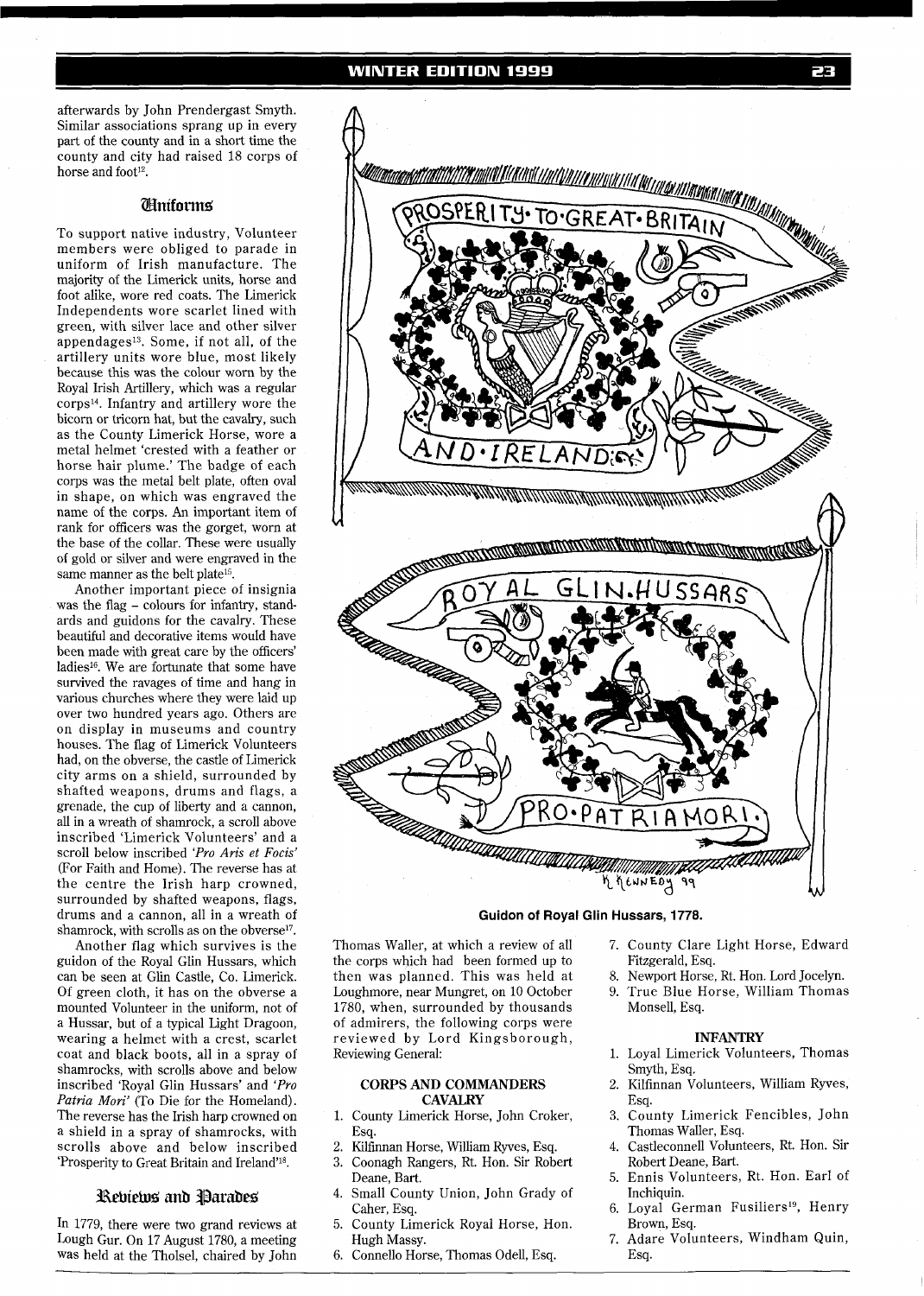# THE OLD LIMERICK JOURNAL

- 24
- 8. Rathkeale Volunteers, George Leake, Esq.
- 9. Royal Glin Volunteers, the Knight of Glin.
- 10. Newport Volunteers, Colonel Waller<sup>20</sup>.

On 14 and 15 August 1781, Lord Muskerry reviewed the following corps at Loughmore:

## **CORPS** AND **COMMANDING COLONELS**

- 1. Royal Glin Artillery, John Fitzgerald.<br>2. County Limerick Horse, John Croker
- 2. County Limerick Horse, John Croker<br>3. Coonagh Rangers, Lord Muskerry.
- 3. Coonagh Rangers, Lord Muskerry.
- 4. Small County Union, John Grady.<br>5. Connello Light Horse, Hon.
- 5. Connello Light Horse, Hon. Hugh **Massy**
- 6. Connello Light Horse, Thomas Odell.
- 7. Riddlestown Hussars, Lord Muskerry. 8. Co. Tipperary Horse, Sir Cornwallis
- Maude. 9. Clanwilliam Union, Lord Clanwilliam.
- 10. Castleconnell Rangers, Lord Muskerry.
- 11. German Fusiliers, Henry Browne.
- 12.County Limerick Fencibles, John Thomas Waller.

On the occasion, Lord Muskerry was elected Colonel of four different corps by the Volunteers. He was accompanied by Lady Muskerry, who presented the Volunteers with several elegant stands of colours<sup>21</sup>, and he presented the sheriff with a considerable sum of money to release all poor persons confined for debt in the gaol of Limerick $22$ .

On 20 and 21 August 1782, 26 corps were reviewed on the same ground by the Earl of Charlemont:

#### **CORPS** AND **COMMANDERS**

1. Glin Artillery, John Fitzgerald, Esq., Knight of Glin.

## **CAVALRY**

- 1. County Limerick Horse, John Croker, Esq. .
- 2. County Limerick Royal Horse, Hon. Hugh Massy.
- 3. Clanwilliam Union, Lord Clanwilliam
- 4. Kilfinnan Light Dragoons, William
- Ryves, Esq. 5. Small County Horse, Johnn Grady of
- Cahir, Esq. 6. Coonagh Rangers, Lord Muskerry
- 7. True Blue Horse, William Thomas
- Monsell, Esq.
- 8. Connello Horse, Thomas Odell, Esq. 9. Riddlestown Hussars, Gerald Blenner-
- hassett, Esq.
- 10.Tipperary Light Dragoons, Sir Cornwallis Maude.
- 11.County Clare Horse, Edward Fitzgerald, Esq.

## **INFANTRY**

- 1. Limerick Loyal Volunteers, Thomas Smyth, Esq.
- 2. Limerick Independents, John P. Smyth, Esq.
- 3. Kilfinnan Volunteers, Rt. Hon. Silver Oliver.
- 4. County Limerick Feicibles, John Thomas Waller Esq.
- 5. Castleconnell and Killaloe Rangers, Lord Muskerry.
- 6. Adare Volunteers, Sir Richard Quin, Bart.
- 7. Rathkeale Volunteers, George Leake, Esq.
- 8. German Fusiliers, James Darcy, Esq.
- 9. True Blue Foot, William Thomas Maunsell, Esq.
- 10. Ormond Union, Henry Prittie, Esq.
- 11.Tipperary Light Infantry, Sir Coenwallis Maude.
- 12. Ennis Volunteers, Earl of Inchiquin.
- 13. Inchiquin Fusiliers, Earl of Inchiquin.
- 14. Cashel Volunteers, Richard Pennefeather,  $E$ s $q^{23}$ .

On 28 July 1783, fourteen corps assembled at Loughmore for the last time, and were reviewed by Col. Thomas Smyth MP, who came in from Roxboro in military state, escorted by Col. Pery's Regiment of Horse. His aides-de-camp on this occasion were Standish O'Grady, afterwards Chief Baron and Viscount Guillamore, and Henry Vereker, elder brother of the second Viscount Gort.

#### **CORPS AND COMMANDERS CAVALRY**

- 1. Clanwilliam Union, Lord Clanwilliam.
- 2. County Limerick Horse, John Croker, Esq.
- 3. Small County Union, John Grady of Cahir, Esq.
- 4. County Clare Horse, Edward Fitzgerald.
- 5. Riddlestown Hussars, Lord Muskerry.
- 6. Limerick Cavalry, Edmond Henry Pery, Esq.

## **INFANTRY**

- 1. Loyal Limerick Volunteers, Thomas Smyth, Esq.
- 2. Ennis Volunteers, William Blood, Esq. 3. Castleconnell and Killaloe Rangers, Sir
- Richard de Burgho, Bart.
- 4. Rathkeale Volunteers.<br>5. German Fusiliers. Ian
- 5. German Fusiliers, James Darcy, Esq. 6. Inchiquin Fusiliers, Sir Hugh Dillon
- Massy, Bart. 7. Limerick Independents, John
- Prendergast Smyth, Esq.
- 8. Sixmilebridge Independents, Francis Macnamara, Esq<sup>24</sup>.

Even on more sombre occasions the Volunteers could make an impressive show. "All the Volunteers of Limerick," wrote Lady Roche, "made a most martial appearance when they attended the funeral of a brother Volunteer. The procession was closed by a corps commanded by the Speaker's son [Edmund Henry Pery] and it was with difficulty I could recognise amongst them some honest traders of my acquaintence and some good hack horses which I knew through the splendour of their dress and the richness of their furniture<sup>25</sup>.

## *Other Duties*

The Volunteers also acted as a quasipolice force, operating for the magistrates as the Limerick Union had previously, and worked with the Volunteer corps of other

counties in the transfer of prisoners. On 26 June 1780, James Conway, who was accused of riot and assault, was transferred from Tralee to Limerick. He was brought from Tralee to Listowel by the Tralee Volunteers, from Listowel to Glin by the Gunsborough Union, from Glin to Rathkeale by the Royal Glin Volunteers, thence to Adare by Rathkeale Volunteers, who handed him over to the True Blue Pubblebrien Horse under **<sup>p</sup>** William Monsell<sup>26</sup>.

Andrew Waters, charged with robbery at Galway, having been supplied with files by a soldier (who was later punished for this), it was decided to transfer him to Limerick on 20 July 1780. The Galway Volunteers brought him to Crusheen, where the Limerick Volunteers took over. This was accomplished without calling on the Gort, Ennis or Sixmilebridge associations and involved a journey of 100 miles, performed in 24 hours<sup>27</sup>.

In October 1780, two notorious offenders who had committed many depredations on the public were conveyed to Cork by Sheriff Parker and a party of the Limerick Light Horse to be put on board a man-of-war pursuant to their sentence at the assizes. In April 1782, five charged with plundering a Portuguese ship in the Shannon, together with some charged with petty larceny, were transferred to Ennis from Limerick in relay by the Loyal Limerick Volunteers, The County Clare Horse and the Ennis Volunteers<sup>28</sup>.

There is evidence that the Volunteers acted as recruiting agents for the navy. Lenihan relates that, in 1782, the Limerick Independents, under Major Caleb Powell of Clonshavoy, and the Loyal Limerick Volunteers, beat up for recruits for the navy, 20,000 men being sought, and were successful to a considerable extent<sup>29</sup>.

# **Roman Catholics**

The admission of Catholics was always a controversial issue with the Volunteers, given the legislation at the time, but from the beginning, Catholics were admitted to units in Cork, Kerry and Armagh. A Volunteer convention at Dungannon on 15 February 1782 passed a resolution, amongst others, that 'as Irishmen, Christians and Protestants, we rejoice at the relaxation of the penal laws against our Roman Catholic subjects.' A meeting of the Loyal Limerick Volunteers on 1 March 1782, Capt. George Pitt in the chair, resolved in favour of the Dungannon resolutions, and on 6 March the Independents, under Major Powell, met and, with one dissenting voice, resolved similarly and expressed themselves as 'determined to adopt and support every constitutional measure that can promote and secure the rights and liberties of a free people'. On 22 March, all the corps were represented at a meeting chaired by Major Edward Croker at which similar resolutions were entered into<sup>30</sup>.

In April 1782 on the resolution of Major Caleb Powell, the Catholics of Limerick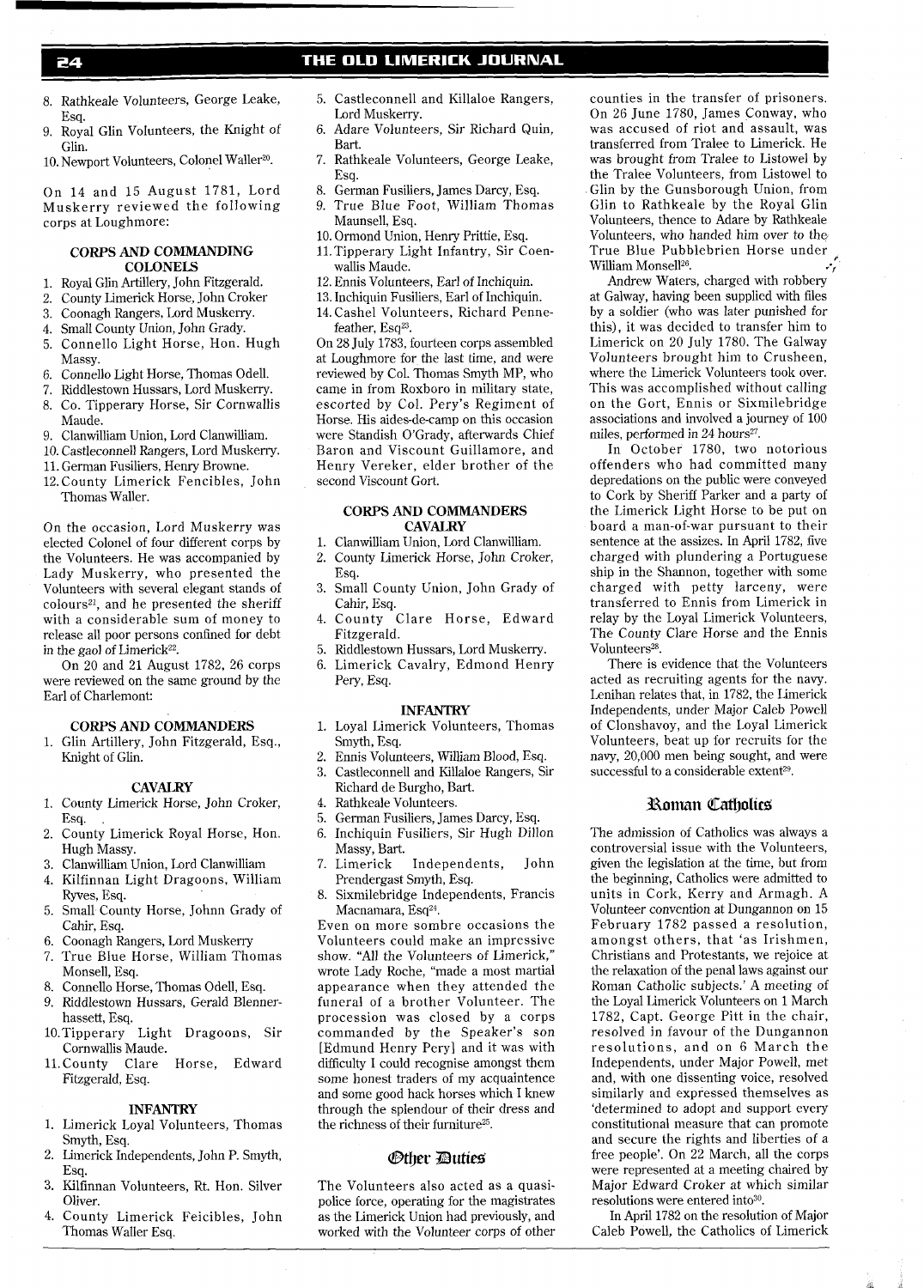## **WINTER EDITION 1999**



**Irish Volunteer in Light Infantry Uniform, from a decoration on a contemporary lottery ticket.** 

were invited to join the Limerick Independents.

The following resolution was passed by the Independents:

*"At a time when religious prejudices seem entirely laid aside, and a spirit of liberty and toleration breathes unanimously through all sects, we see with concern so loyal and respectable a part of our brethren, as the Roman Catholics, stand idle spectators of the glorious exertions of their countrymen in the Volunteer cause. Actuated by these principles, the Limerick Independents think themselves called upon to step forward, and invite their fellow-citizens of the Roman Catholic persuasion to unite in the common cause, and enrol themselves under their standard. By order, John Harrison, Secretary."* 

*"Such gentlemen as wish to join the corps, are requested to send their names to any of the oficers or committee, that they may be balloted for."*  The Roman Catholics replied:

*"The Roman Catholics of the city of Limerick, impressed with a just sense of the honour conferred upon them by the Limerick Independents, are happy in this public testimony of their* 

*acknowledgement to the corps, for the very liberal invitation of associating themselves with so respectable a body of their fellow-subjects.- Whilst they feel a most grateful sense of the late removal of many of their restraints, and look forward with pleasure to the approaching period of emancipation, it is their most earnest wish to maintain those principles of virtue and loyalty, which are the glory of a free people, and have so eminently distinguished the character of the Irish Volunteers. Limerick, April loth, 1782. Martin Harold, Esq. in the Chair".* 

On 30 June 1782 they marched to Clonmel under the command of John Prendergast Smyth and, with other corps, were reviewed by Col. Henry Prittie, Reviewing General<sup>31</sup>.

#### Conclusion

The Volunteers were not an army in the conventional sense, and it is probably better to think of them as a national police force. They did preserve law and order in the community, they drilled and paraded in substantial numbers, and in the case of an emergency, they would undoubtedly have made a contribution to fending off or helping to contain the effects of an

invasion32. How effective they would have been as a fighting force we can never tell, but an article in the *Freeman's Journal*  gives an insight to the feelings of the time towards the Volunteers as an army:

*"It cannot be forgotten that the former Volunteer Army, however competent to action in detached corps, was not, well organised to act together as could have been wished. The regiments of different districts and counties wore different coloured uniforms and diferent arms. Scarcely any two regiments wore the same coloured uniforms or carried bayonets of the same height or musquets of the same calibre or used the same plan of discipline. Consequently, had the necessity occurred for actual service in the field, endless confusion must have been inevitable'23.* 

The Volunteer movement reached its national peak strength of 60,000 in 1780. As well as being a military force, they became a political power which helped to achieve legislative independence for Ireland in 1782. After a national convention in the Dublin Rotunda in November 1783, the Volunteers were broken as a political force<sup>34</sup>. With legislative independence achieved, they were divided between reformers and conservatives, who thought that they had played out their part. With the end of the war in America and the consequent removal of pressure on the regular forces, and divided politically, Volunteer enthusiasm for drilling and parades was on the decline. Ten years later they were finally abolished by government decree, bringing to an end a colourful period in <sup>l</sup> local and national history. Thomas Smyth, the leading member of the Volunteers in Limerick city, died in 1785. Fitzgerald and McGregor wrote of him "that a change took place this year by the death of Col. Smyth. This event was justly considered a public loss from the successful exertions he had already made for the benefit of Limerick and the further improvements which he had in contemplation". John Prendergast Smyth succeeded his brother as representative for the city in Parliament, and was created Baron Kiltarton in 1810, and Viscount Gort in 1816, and died the following year.

l

# Description of the Corps and **Iniforms, Limerick Oolunteers<sup>36</sup>**

'All Cavalry wear helmets, Infantry hats, except flank companies. The uniform waistcoat and breeches of every corps, except those mentioned buff, are white.

#### **CAVALRY**

1. Kilfinnan Light Dragoons. 1777. Col, Rt Hon Silver Oliver; Lieut-Col, William Ryves; Majors, Standish Grady, William Chapman; Capt, Charles Coote; Cornet, George Chapman. One troop. Uniform: Scarlet jackets, faced pomona green. Laced silver and epaulettes. Furniture: goatskin.